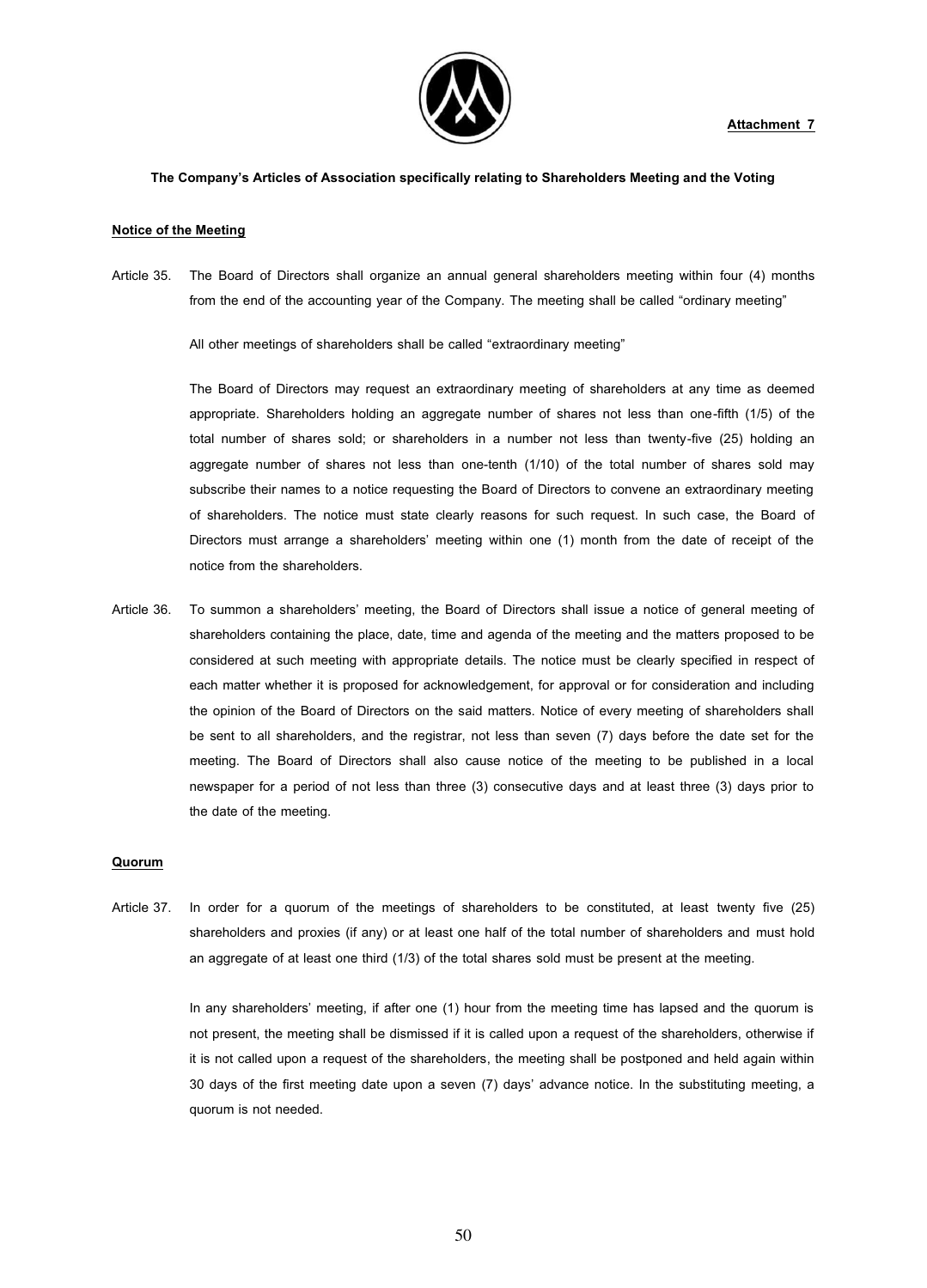# **Proxies**

- Article 38. In the shareholders' meeting, a shareholder may attend and vote in a general meeting either in person or by proxy. The proxy must be done by shareholder signing in the form specified by the Registrar. The signed proxy form shall be submitted to the Chairman or the person designated by the Chairman at the place of the meeting before the proxy holder enters into the meeting. The essential information required in the proxy are:
	- a. number of shares that the shareholder holds
	- b. name of the proxy holder
	- c. the number of times that the shareholder assigned the proxy holder to attend and vote in the shareholders' meeting
- Article 39. The Chairman of the shareholders' meeting has the duty to conduct the meeting by following the sequence of the agenda specified in the notice calling for the meeting, provided that the meeting may pass a resolution allowing a change in the sequence of the agenda with a vote of not less than two-third (2/3) of the number of the shareholders present at the meeting.

 When the consideration of the matters specified in the notice calling for the meeting is finished, the shareholders holding shares amounting to not less than one-third (1/3) of the total number of shares sold may request the meeting to consider matters other than those indicated in the notice calling for the meeting.

 In case the meeting has not concluded the consideration of the matter according to the sequence of the agenda as referred to in the first paragraph or the matters raised by shareholders under the second paragraph and it is necessary to postpone the consideration, the meeting shall determine the place, date and time of the next meeting. The Board of Directors shall, not less than seven (7) days prior to the date of the meeting, deliver the notice calling to the shareholders and shall also cause notice of the meeting to be published in a local newspaper for a period of not less than three (3) consecutive days and at least three (3) days prior to the date of the meeting

Article 40. The Chairman of the Board of Directors shall preside over the general meeting of shareholders. In the event that the Chairman is absent or present but unable to perform his/her duty, the Vice-Chairman shall perform that duty. If there is no Vice-Chairman or he/she is unable to perform his/her duties, the meeting shall elect one of the shareholders present at the meeting to act as the Chairman of the meeting.

# **Voting**

Article 41. In the Shareholders' meeting, every shareholder shall be entitled to one vote for each share held by him/her.

> In the event that the shareholders are related persons in the agenda, those shareholders shall not be entitled for voting, except the voting for the election of directors.